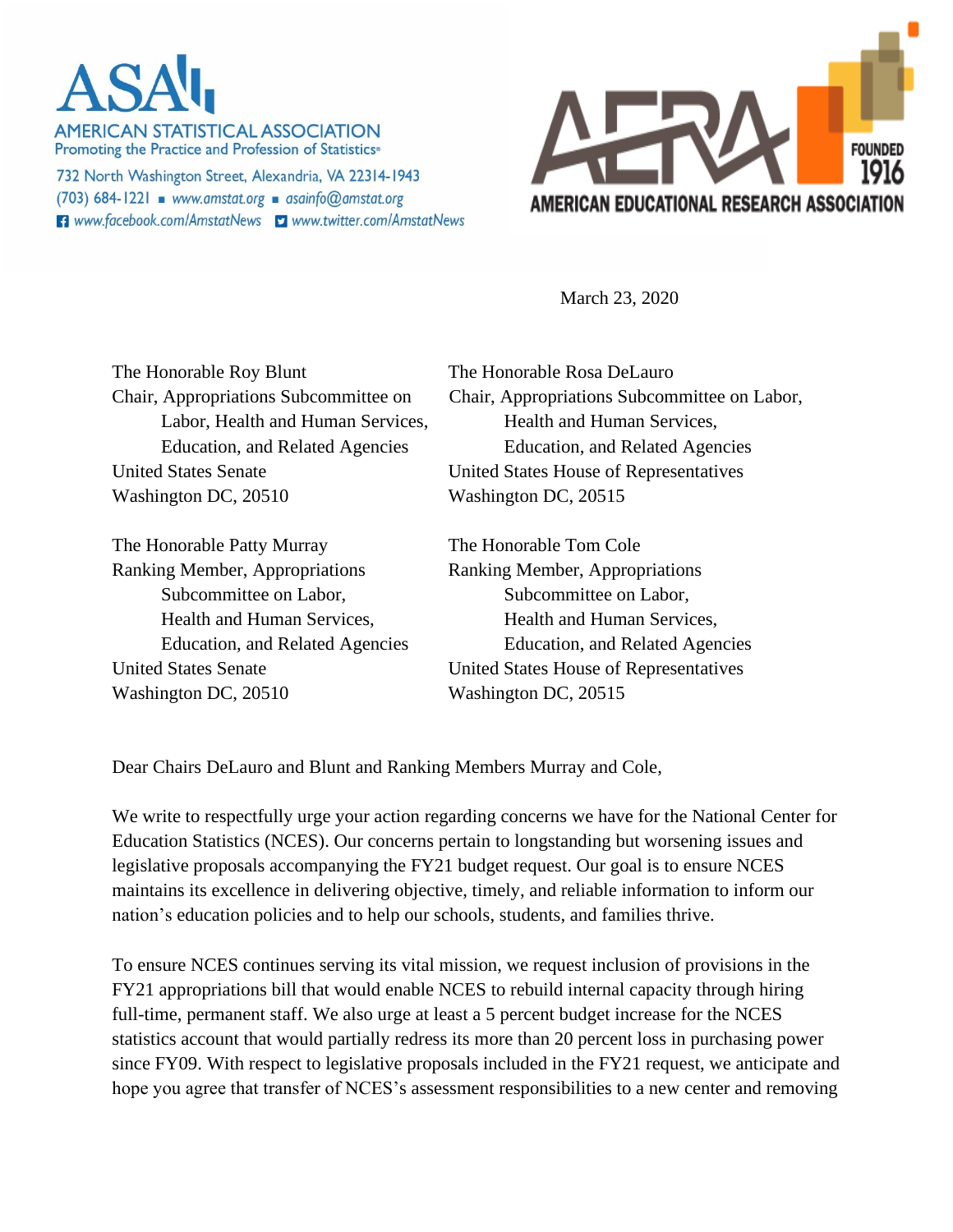presidential appointment status of the NCES commissioner are better suited for consideration through authorization, but we express our strong opposition to both here.

NCES has an [ongoing staffing crisis](https://www.amstat.org/asa/files/pdfs/POL-NCES%20one%20pager_StaffingApprops.pdf) that has reached a point this year likely to result in terminations and cutbacks of critical statistical information programs. All federal statistical agencies conduct some of their work with government staff resources and contract with others often specialized profit-making firms, but sometimes other federal agencies—to conduct the remainder. NCES has an exceptionally high budget-to-staff ratio, \$3 million/FTE, which is nine times the median of other federal statistical agencies. This means a higher proportion of the critical statistical data collection design and analysis—normally expected of federal employees is, instead, performed by contractors. Compared with other statistical agencies, NCES staff resources are disproportionately allocated to overseeing contractors who perform many of these essential statistical activities. We believe this shift has gone too far for NCES to be a healthy statistical organization and strongly recommend Congress take explicit actions to address this condition in the FY2021 appropriation process. A set-aside allocation of 20 additional staff would provide a good start to rebuild NCES staff resources.

We also urge the NCES statistics account be funded at a level of at least \$115 million. As previously noted, this account has lost more than 20 percent of its purchasing power since FY09, when its budget was \$116 million. The loss of purchasing power is even greater since FY10– FY12, when the account was at \$125 million or higher, as shown in the attached figure. (Our recommended level does not include the \$3 million in the administration's request that is transferred from the statewide longitudinal data systems for the Privacy Technical Assistance Center.) The requested increase of at least 5 percent will help NCES's ability to track emerging education trends, reduce respondent burden, and provide more timely and regional data—efforts that are currently taxed due to both the loss of the agency's purchasing power and its staffing crisis.

Among the surveys that should be prioritized for continuation are the School Survey on Crime and Safety (SSOCS) and the Fast Response Survey System (FRSS), which we understand may be discontinued until staff and funding are in place. SSOCS's estimates of school crime, discipline, and disorder—as well as associated programs and policies—are essential to ensuring our schools provide safe learning environments for our nation's children. FRSS was established to collect data quickly, with minimum response burden, to inform new policies and would be especially helpful in getting our schools back on track as we recover from the COVID-19 pandemic. Increased funding will also be necessary to create and maintain the Postsecondary Student Data System, a major new project in the College Affordability Act of 2019 currently working its way through Congress for reauthorization of the Higher Education Act.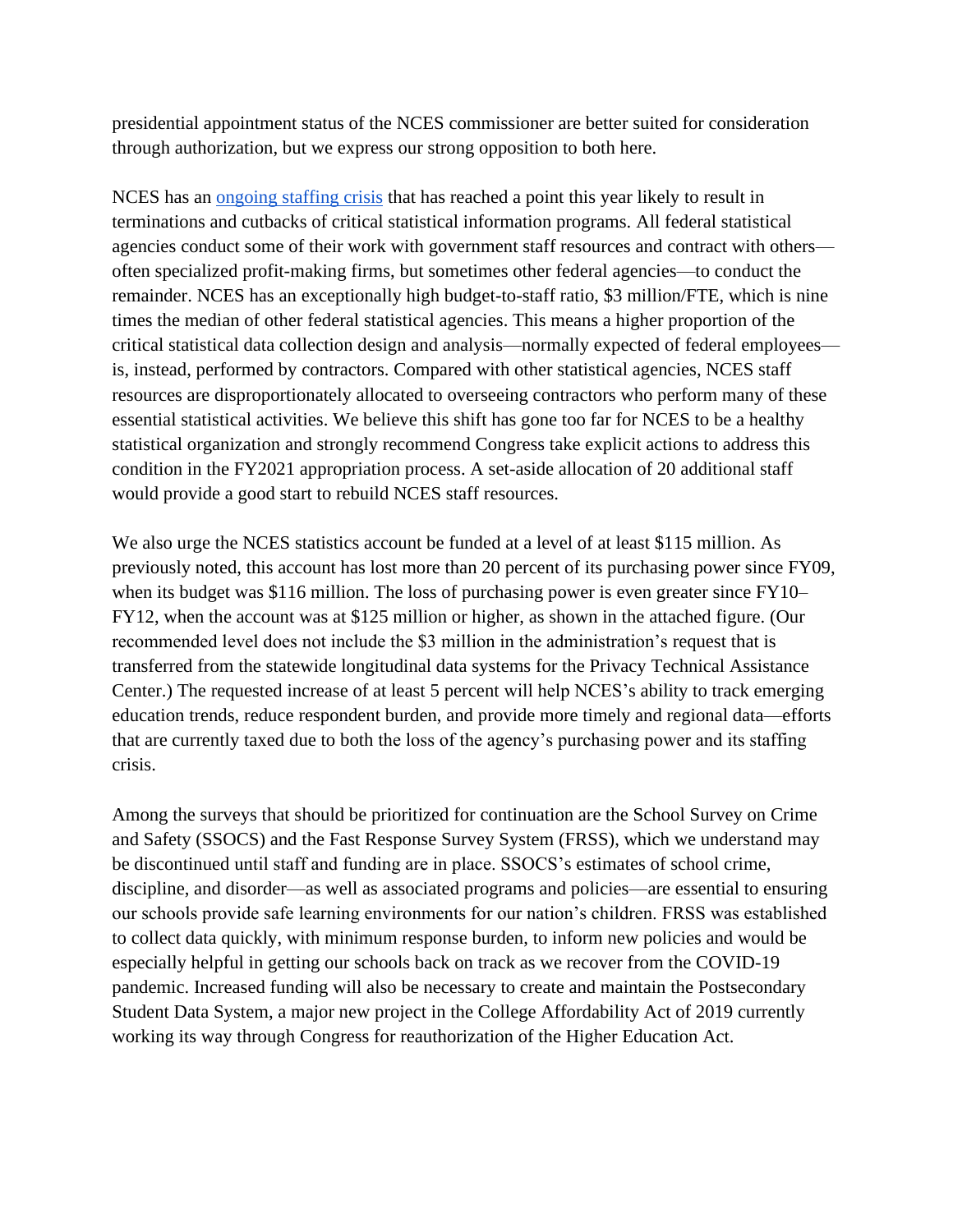Before closing, we turn to the aforementioned aspects of the administration's FY21 ED request we hope you agree should be handled by the House and Senate authorizing committees. We believe both proposals will significantly undermine NCES's work and autonomy. Indeed, we have [advocated since 2012—](https://www.amstat.org/asa/files/pdfs/POL-NCESandIESReauthorization.pdf)when Senate confirmation of the NCES commissioner was removed—to restore it. Senate oversight of the NCES commissioner appointment would help ensure a qualified leader and objective education statistics for our nation. Conversely, removing the presidential appointment of the commissioner could further weaken the ability to provide objective and credible statistical data. As stated in a [2015 letter t](https://ww2.amstat.org/misc/FormerAgencyHeadLetter.pdf)hat urged keeping presidential appointment and restoring Senate confirmation, such objective education statistics are "vital to our democracy, economy, governance, and well-being. All sides of a policy debate should be able to look to the statistical data as objective and high quality."

Turning to the administration's proposal to transfer assessments to a separate center in the Institute of Education Sciences, the data program of a modern government education statistics agency must cover a wide array of topics, just as those of health, agriculture, or other topical areas must. For education, examples include traditional areas such as how much money is spent, for what purposes, and how costs are borne by taxpayers. The statistical program also includes data on students enrolled and their characteristics. And it includes descriptions of the teaching resources available and how teachers are prepared. But the capstone measures are ones that inform the public about what students have learned. That information is of greatest help to the public when it can be associated with costs, teachers, and other aspects of education. Planning for the data collections, understanding how the data will be analyzed, and knowing what information the public and policymakers need to make informed decisions works best when the array of statistical studies are housed together and integrated. Among other things, that organizational arrangement will best facilitate making priority decisions across assessment studies and those in finance or demographics or teaching resources when tradeoffs must be made.

Thank you for your thoughtful consideration of this request and your sustained commitment to the advancement of evidence-based educational policy. The American Educational Research Association and American Statistical Association stand ready to work with you and your staff members to support these priorities.

Sincerely,

Felice J. Levine Executive Director American Educational Research Association

Ron Wasserstein Executive Director American Statistical Association